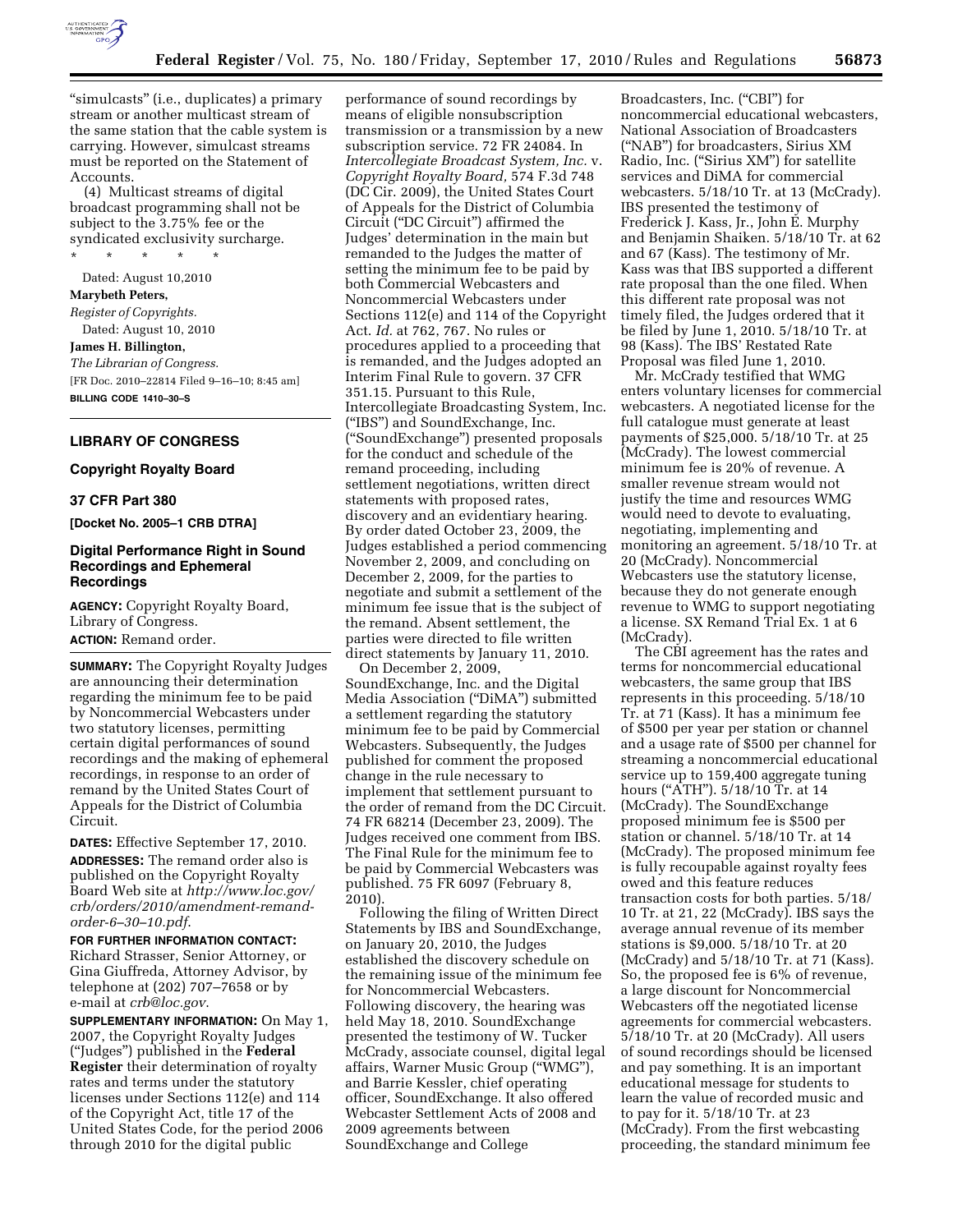for statutory licenses has been \$500, on the theory that the minimum fee should be sufficient to cover at least the costs of administering the license. SX Remand Trial Ex. 1 at 7 (McCrady).

Ms. Kessler testified about administering the royalties paid under the statutory license. Of the approximately 730 webcasting services paying royalties in 2009, 363 are noncommercial. The noncommercial royalties are less than 1% of the total webcasting royalties paid for 2009. 5/ 18/10 Tr. at 34 (Kessler). Of the noncommercial services, 305 paid only the minimum fee of \$500, and the remaining 58 paid more for exceeding the ATH cap or streaming multiple channels or stations. These payments are pursuant to the royalty minimum fee that is the subject of this remand proceeding, 5/18/10 Tr. at 42 (Kessler), and they demonstrate that noncommercial services are able and willing to pay the minimum fee. 5/18/ 10 Tr. at 33 (Kessler). SoundExchange does not regularly track the administrative costs on a licensee, station or channel basis. Such costs vary widely based on the quality of the data provided by the service. For this proceeding, SoundExchange estimated its administrative costs. The average per channel or station cost for webcasters for 2008 is \$803. 5/18/10 Tr. at 36 (Kessler). The cost of administering the statutory license is greater than the revenue from noncommercial webcasters. 5/18/10 Tr. at 34 (Kessler). The CBI agreement for noncommercial educational webcasters, together with the NAB agreement, the Sirius XM agreement and the DiMA agreement all provide a similar minimum fee of \$500, as SoundExchange proposes in this proceeding. All of these agreements were filed under the Webcaster Settlement Acts of 2008 and 2009, which permit agreements on the royalty rates under the statutory licenses. 5/18/ 10 Tr. at 13 (McCrady).

On June 1, 2010, IBS filed the restated rate proposal that Mr. Kass had supported in his testimony. The general principle of the proposal is that small noncommercial webcasters should pay only for the performances of music subject to the statutory license that they actually webcast. This principle is the same as the Judges used in the Final Determination to support the per performance metric for royalty rates, being more directly tied to the nature of the right being licensed. *See Intercollegiate Broadcast System, Inc.* v. *Copyright Royalty Board,* 574 F.3d 748,  $760-61$  (DC Cir. 2009). But contrary to this principle, the proposal then provides for a flat royalty rate and an

exemption from recordkeeping and reporting requirements. Both the flat rate and the exemptions are inconsistent with a per performance royalty, which is based on the number of performances times the rate for each performance. The proposal was for the royalty rates to be paid by Noncommercial Webcasters (set by 37 CFR 380.3(a)(2)(i)) and not for the minimum fee, which is the subject of this remand proceeding. The proposed rate is \$20 to \$50 per annum, based on the number of aggregate tuning hours. The proposal did not include a minimum fee. 5/18/10 Tr. at 76, 83–85 (Kass). Mr. Kass said no minimum fee should be paid. He said this discount is justified, because the small noncommercial educational webcasters are teaching students. IBS Remand Trial Ex. 1 at 2. The CBI agreement is available for use by IBS members and some of those members have joined the CBI agreement. 5/18/10 Tr. at 104, 105 (Kass). It proposes the \$500 minimum fee per channel or station. 5/18/10 Tr. at 14 (McCrady).

## **Noncommercial Minimum Fee**

The Final Determination discussed in Section IV.C.2 that most Noncommercial Webcasters qualified for a distinct segment of the marketplace that justified royalties lower than those paid by Commercial Webcasters. However, the Judges found that:

the bare minimum that such services should have to pay is the administrative cost of administering the license. There is no evidence in the record to suggest that the submarket in which a Noncommercial Webcaster may reside would yield a different administrative cost for SoundExchange as compared to the administrative costs associated with Commercial Webcasters and SoundExchange, notably, makes no distinction between webcasters with respect to the \$500 minimum fee. *Webcaster I*  affirmed the notion that all webcasters–all Noncommercial Webcasters as well as all Commercial Webcasters–should pay the same minimum fee for the same license. 67 FR 45259 (July 8, 2002). We also find no basis in the record for distinguishing between Commercial Webcasters and Noncommercial Webcasters with respect to the administrative cost of administering the license. Therefore, we determine that a minimum fee of an annual non-refundable, but recoupable \$500 minimum per channel or station payable in advance is reasonable over the term of this license.

## 72 FR 24084, 24099 (May 1, 2007) (footnotes omitted).

Ms. Kessler testified that the rough estimate of the average administrative cost for 2008 to SoundExchange per station or channel for webcasters is \$803. All of the agreements filed pursuant to the Webcaster Settlement

Acts of 2008 and 2009 have similar minimum fees as the proposed rate of \$500 per station or channel. One includes the agreement for noncommercial educational webcasters (the CBI agreement), the same type of services as IBS, which seeks to pay no minimum fee. As found in the above quote from the Final Determination, a zero minimum fee is not supported by the evidence. IBS also asserts that administrative costs should be proportionately tied to the number of performances on a channel in a given year, but fails to establish any credible nexus. On the contrary, there are certain basic processes that must be utilized in administering the use of sound recordings by any Commercial or Noncommercial Webcaster of any size. Not surprisingly, at lesser levels of sound recording usage, the establishment and conduct of such administrative processes cannot simply be dispensed with. Indeed, smaller users may even result in larger proportionate administrative processing time than larger users. SoundExchange Remand Trial Ex. 1 at 3–4 (Kessler). See also *Order,* 72 FR 24084, 24096 n.37 (May 1, 2007).

The evidence presented in the remand proceeding supports a minimum fee of at least the same fee as adopted in the Final Determination. SoundExchange has now presented evidence on administrative costs that exceed this minimum. The agreements entered pursuant to the Webcaster Settlement Acts of 2008 and 2009 support that the industry accepts this minimum fee, which has substantially been in place since the first webcasting proceeding. IBS' position seeks to pay no minimum fee and indeed seeks to pay no or an extremely small royalty for use of copyrighted content. The Judges adopt the same minimum fee for Noncommercial Webcasters as stated in the Final Determination of an annual non-refundable, but recoupable \$500 minimum per annum per channel or station payable in advance. 37 CFR 380.3(b)(2).

# June 30, 2010.

#### So ordered.

James Scott Sledge,

*Chief United States Copyright Royalty Judge.* 

### William J. Roberts, Jr.,

*United States Copyright Royalty Judge.* 

Stanley C. Wisniewski,

*United States Copyright Royalty Judge.*